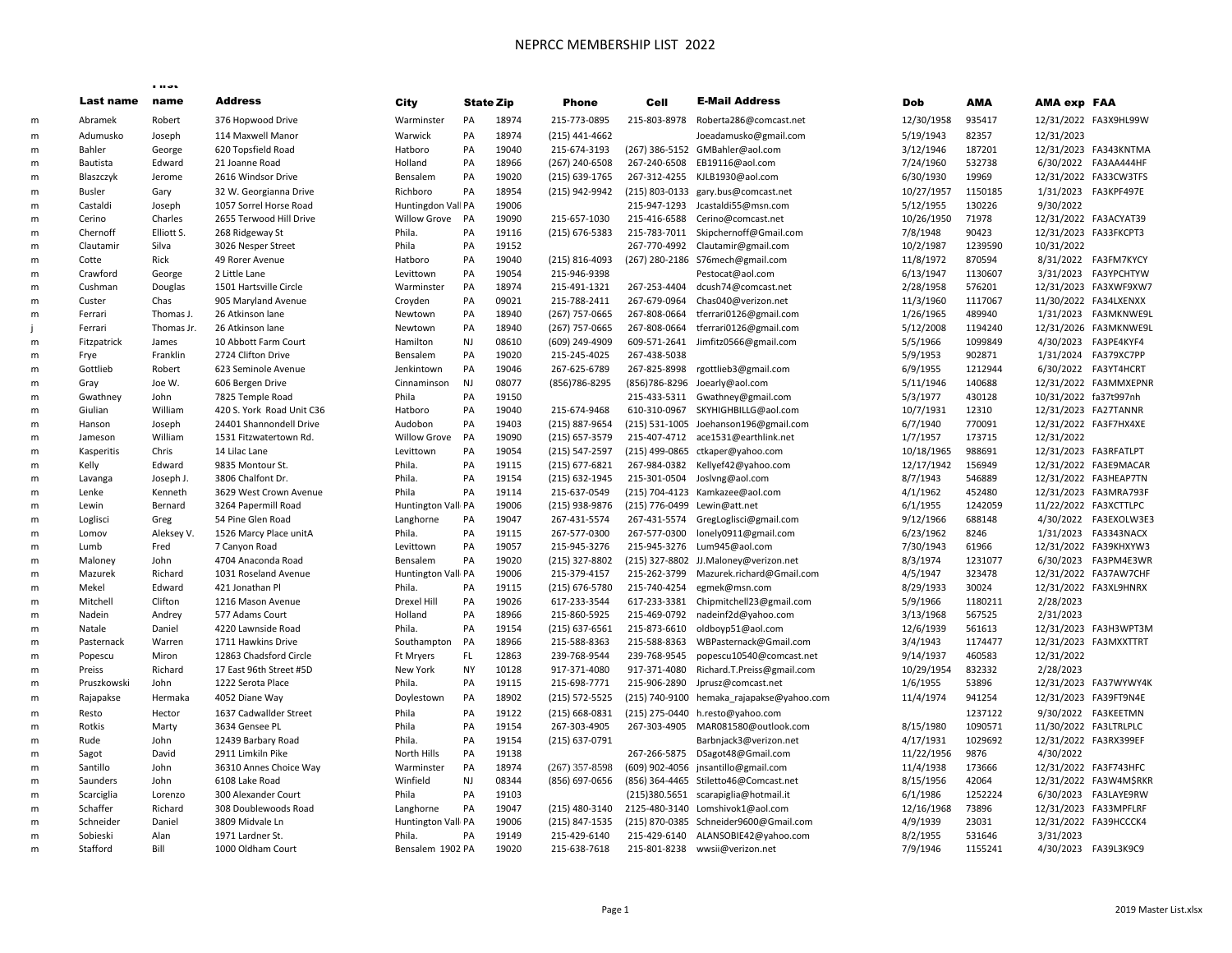## NEPRCC MEMBERSHIP LIST 2022

|   |           | <b>FILSL</b> |                              |                   |                  |       |                |              |                                          |            |            |                       |                       |
|---|-----------|--------------|------------------------------|-------------------|------------------|-------|----------------|--------------|------------------------------------------|------------|------------|-----------------------|-----------------------|
|   | Last name | name         | <b>Address</b>               | City              | <b>State Zip</b> |       | Phone          | Cell         | <b>E-Mail Address</b>                    | Dob        | <b>AMA</b> | AMA exp FAA           |                       |
| m | Tata      | Angelo       | 1130 Orchid Rd.              | Warminster        | PA               | 18974 | (215) 953-0150 | 215-208-8317 | torchtata@msn.com                        | 3/31/1951  | 500984     |                       | 12/31/2023 FA3XARTRFX |
| m | Tate Sr.  | James G.     | 2098 Butler Pike Apt W11     | Plymouth Meeti PA |                  | 19462 | (610) 897-8674 |              | (215) 539-0578 jtbigjim11357@comcast.net | 1/13/1957  | 949383     |                       | 5/31/2022 FA33PT9WMK  |
| m | Tate Jr.  | James G.     | 3318 Gurley Road             | Phila             | PA               | 19154 |                |              | 215-828-1604 Spiccolli99@Gmail.com       | 2/7/1978   | 535570     |                       | 6/30/2022 FA3P3NMLRK  |
| m | Tewksbury | Richard      | 922 Maple Ave                | Glenside          | PA               | 19038 | 215-572-0217   |              | 215-219-7175 tewks25@gmail.com           | 1/17/1987  | 1143376    |                       | 11/30/2022 FA39RFKALR |
| m | Thomas    | Charles      | 8139 Washington Lane         | Wyncote           | PA               | 19095 | (215) 887-4958 | 215-206-8407 | CWTevt@aol.com                           | 3/9/1940   | 721040     | 12/31/2022            |                       |
| m | Webster   | Martin       | 5 Harbourton Ridge Drive     | Pennington        | NJ               | 08534 | (609) 818-0522 |              | (609) 510-3259 MNWEBSTER@comcast.net     | 1/27/1957  | 337307     |                       | 12/31/2023 FA3PFFAHYK |
| m | Weiss     | Gilbert      | 3004 Hollowell Ct            | Bensalem          | PA               | 19020 | (215) 757-6426 |              | 215-620-1723 gilweiss@verizon.net        | 12/19/1944 | 8483       |                       | 12/31/2022 FA3N9PYNNL |
| m | Wiener    | Barry        | 1100 Windsor Circle          | Hatboro           | PA               | 19040 | (215) 441-5697 |              | 610-653-3268 Super8100@aol.com           | 11/28/1945 | 137792     | 12/31/2022            |                       |
| m | Young     | Erika        | 3850 Woodhaven Road Unit 706 | Phila             | PA               | 19154 | 267-303-4905   |              | 267-303-4905 young3850@comcast.net       | 8/15/1980  | 1198022    | 11/30/2022 FA3LTRLPLC |                       |
| m | Zobel     | Harry        | 14413 Annes Choice Way       | Warminster        | PA               | 18974 | 407-782-6279   | 407-782-6279 | Harleenzob@aol.com                       | 12/25/1938 | 80545      |                       | 12/31/2022 FA3XPHMKE3 |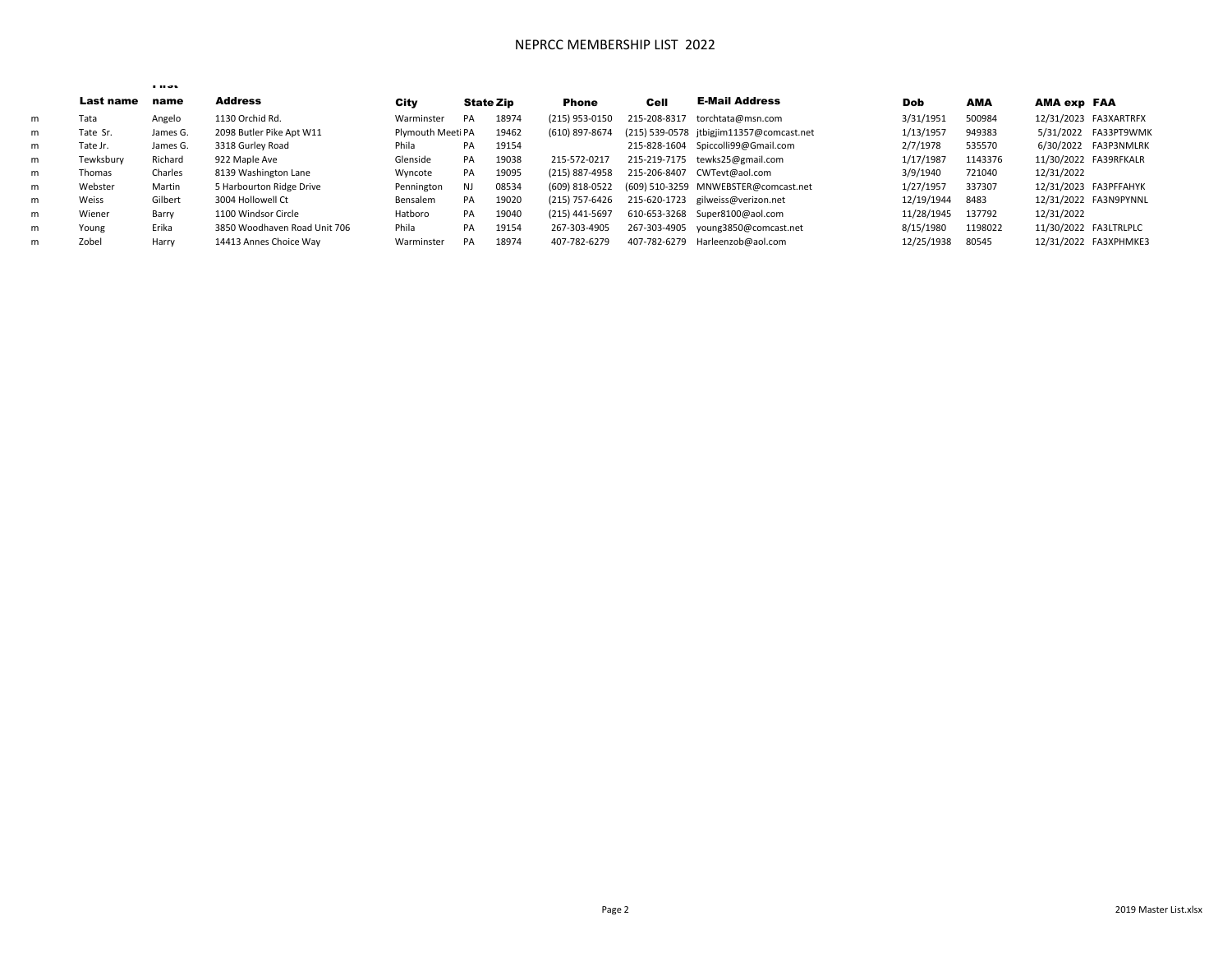| <b>Fit Status_ Note</b> |                       | c            | CY | M | R | F |   |     |    | 2.4 ghz Ch 1 Ch2 Ch3 Ch4 Ch5 |  |
|-------------------------|-----------------------|--------------|----|---|---|---|---|-----|----|------------------------------|--|
| PILOT                   |                       | c            | cy | P | r | f | y |     |    |                              |  |
| PILOT                   | Control Line          | c            | cy | P | r | f |   |     |    |                              |  |
| PILOT                   |                       | c            | cy | P | r | f | y |     |    |                              |  |
| PILOT                   |                       | c            | cy | P | r | f | y |     |    |                              |  |
| PILOT                   | Life Member           | c            | cy | P | r | f | у | 23  | 40 |                              |  |
| PILOT                   | Treasurer             | c            | Cy | P | r | f | y |     |    |                              |  |
| PILOT                   |                       | C            | cy | р | r | f | y |     |    |                              |  |
| PILOT                   |                       | c            | Cy | P | r | f | y |     |    |                              |  |
| PILOT                   | <b>Field Marshall</b> | c            | cy | P | r | f | y | 52  | 26 |                              |  |
| Student                 |                       | C            | cy | P | r | f |   |     |    |                              |  |
| PILOT                   | Helicopter Instruct   | c            | Cy | P | r | f | y |     |    |                              |  |
| PILOT                   |                       | c            | cy | P | r | f | Υ |     |    |                              |  |
| PILOT                   |                       | $\mathsf{C}$ | cy | P | r | f | y |     |    |                              |  |
| PILOT                   |                       | c            | Cy | P | r | f | y |     |    |                              |  |
| PILOT                   |                       | c            | cy | P | r | f | y | 48  |    |                              |  |
| Jr. PILOT               | Spotter Required      | c            | cy | S | r | f | y | 48  |    |                              |  |
| PILOT                   |                       | c            | Cy | P | r | f | y |     |    |                              |  |
| PILOT                   |                       | c            | cy | P | r | f | y | 15  |    |                              |  |
| PILOT                   |                       | c            | Cy | P | r | f | y |     |    |                              |  |
| PILOT                   | Instructor            | $\mathsf{C}$ | cy | P | r | f | y | 58  |    |                              |  |
| PILOT                   |                       | c            | cy | P | r | f | y |     |    |                              |  |
| PILOT                   |                       | c            | Cy | P | r | f | Υ |     |    |                              |  |
| PILOT                   |                       | $\mathsf{C}$ | cy | P | r | f | y |     |    |                              |  |
| PILOT                   | Jet Instructor        | c            | cy | P | r | f | y |     |    |                              |  |
| PILOT                   |                       | c            | Cy | P | r | f | y |     |    |                              |  |
| PILOT                   |                       | $\mathsf{C}$ | cy | P | r | f | y |     |    |                              |  |
| PILOT                   |                       | c            | cy | P | r | f | y |     |    |                              |  |
| <b>INTRO PILOT</b>      | Secretary             | c            | Cy | P | r | f | y | 29  |    |                              |  |
| PILOT                   |                       | c            | cy | P | r | f | Υ |     |    |                              |  |
| <b>INTRO PILOT</b>      |                       | c            | cy | P | r | f | y | dsm |    |                              |  |
| <b>INTRO PILOT</b>      | Contest Director      | c            | Cy | P | r | f | y | dsm |    |                              |  |
| PILOT                   |                       | c            | cy | P | r | f | y |     |    |                              |  |
| PILOT                   |                       | c            | cy | P | r | f | y |     |    |                              |  |
| PILOT                   |                       | c            | Cy | P | r | f | y | 52  | 32 |                              |  |
| PILOT                   |                       | $\mathsf{C}$ | cy | P | r | f | y | 29  | 36 | 47                           |  |
| PILOT                   |                       | c            | cy | P | r | f | y |     |    |                              |  |
| PILOT                   | Control Line          | c            | Cy | P | r | f | y |     |    |                              |  |
| PILOT                   |                       | $\mathsf{C}$ | cy | P | r | f | y |     |    |                              |  |
| PILOT                   |                       | c            | cy | P | r | f | y |     |    |                              |  |
| PILOT                   |                       | C            | Cy | P | r | f | y | 36  |    |                              |  |
| PILOT                   |                       | $\mathsf{c}$ | cy | P | r | f | y | 42  | 44 | 48                           |  |
| PILOT                   |                       | c            | cy | P | r | f | y | 28  | 36 | 27                           |  |
| PILOT                   |                       | c            | cy | P | r | f | y |     |    |                              |  |
| PILOT                   |                       | c            | Cy | P | r | f | у |     |    |                              |  |
| PILOT                   | Vice President        | C            | Cy | P | r | f | y |     |    |                              |  |
| PILOT                   |                       | $\mathsf{C}$ | Cy | P | r | f | y |     |    |                              |  |
| PILOT                   |                       | c            | cy | P | r | f | у |     |    |                              |  |
| PILOT                   |                       | c            | Cy | P | r | f | Υ |     |    |                              |  |
| PILOT                   |                       | $\mathsf{C}$ | cy | P | r | f | y |     |    |                              |  |
| PILOT                   |                       | $\mathsf{C}$ | cy | P | r | f | y |     |    |                              |  |
| PILOT                   |                       | c            | Cy | P | r | f | y |     |    |                              |  |
| PILOT                   |                       | $\mathsf{C}$ | cy | P | r | f | y |     |    |                              |  |
| PILOT                   |                       | $\mathsf{c}$ | cy | P | r | f | y |     |    |                              |  |
| PILOT                   |                       | c            | Cy | P | r | f | y |     |    |                              |  |
|                         |                       |              |    |   |   |   |   |     |    |                              |  |